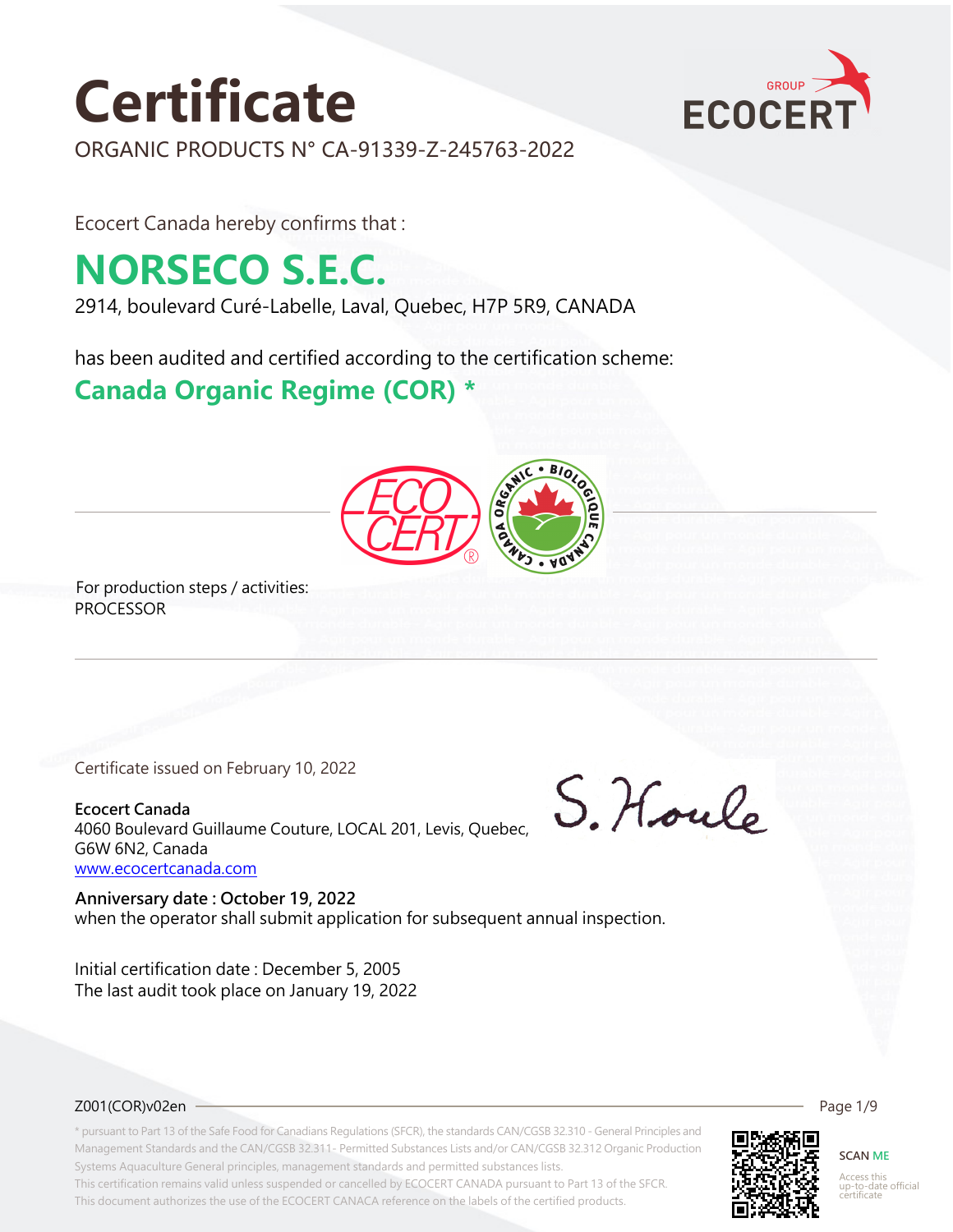ORGANIC PRODUCTS N° CA-91339-Z-245763-2022



### **NORSECO S.E.C.**

### **Canada Organic Regime (COR) \***

Products certified for the trademark : **Norseco / Whperron**

| PRODUCT(S)                    | <b>DEFINED AS</b> | <b>ADDITIONAL</b><br><b>EQUIVALENCIES</b><br>([X]: in compliance)<br>CARTV CAN-US CAN-EU<br>(1)<br>(2)<br>(3) |   |  |
|-------------------------------|-------------------|---------------------------------------------------------------------------------------------------------------|---|--|
| > Arugula Seed Sprouts        | Organic           | X                                                                                                             | X |  |
| > Basil seed                  | Organic           | X                                                                                                             | X |  |
| > Beet seed                   | Organic           | X                                                                                                             | X |  |
| > Broccoli seed               | Organic           | X                                                                                                             | X |  |
| > Brocoli Seed Sprouts        | Organic           | X                                                                                                             | X |  |
| > Brussels Sprouts Seeds      | Organic           | X                                                                                                             | X |  |
| > Bunching Onion Parade Seeds | Organic           | X                                                                                                             | X |  |
| > Cantaloupe Seeds            | Organic           | X                                                                                                             | X |  |
| > Carrot Seeds                | Organic           | X                                                                                                             | X |  |
| > Cauliflower Seeds           | Organic           | X                                                                                                             | X |  |
| > Celery Seed                 | Organic           | X                                                                                                             | X |  |
| > Celery Seeds                | Organic           | X                                                                                                             | X |  |

- (1) Québec Organic Designation Specification Manual (CARTV).

- (2) Certified in accordance with the terms of the U.S.-Canada Organic Equivalency Arrangement (USCOEA).

- (3) European Union - Canada Organic Equivalency Arrangement (EUCOEA).

#### Certificate issued on February 10, 2022

#### **Ecocert Canada**

4060 Boulevard Guillaume Couture, LOCAL 201, Levis, Quebec, G6W 6N2, Canada <www.ecocertcanada.com>

#### Z001(COR)v02en

\* pursuant to Part 13 of the Safe Food for Canadians Regulations (SFCR), the standards CAN/CGSB 32.310 - General Principles and Management Standards and the CAN/CGSB 32.311- Permitted Substances Lists and/or CAN/CGSB 32.312 Organic Production Systems Aquaculture General principles, management standards and permitted substances lists. This certification remains valid unless suspended or cancelled by ECOCERT CANADA pursuant to Part 13 of the SFCR. This document authorizes the use of the ECOCERT CANACA reference on the labels of the certified products.



**SCAN ME** Access this up-to-date official certificate

Page 2/9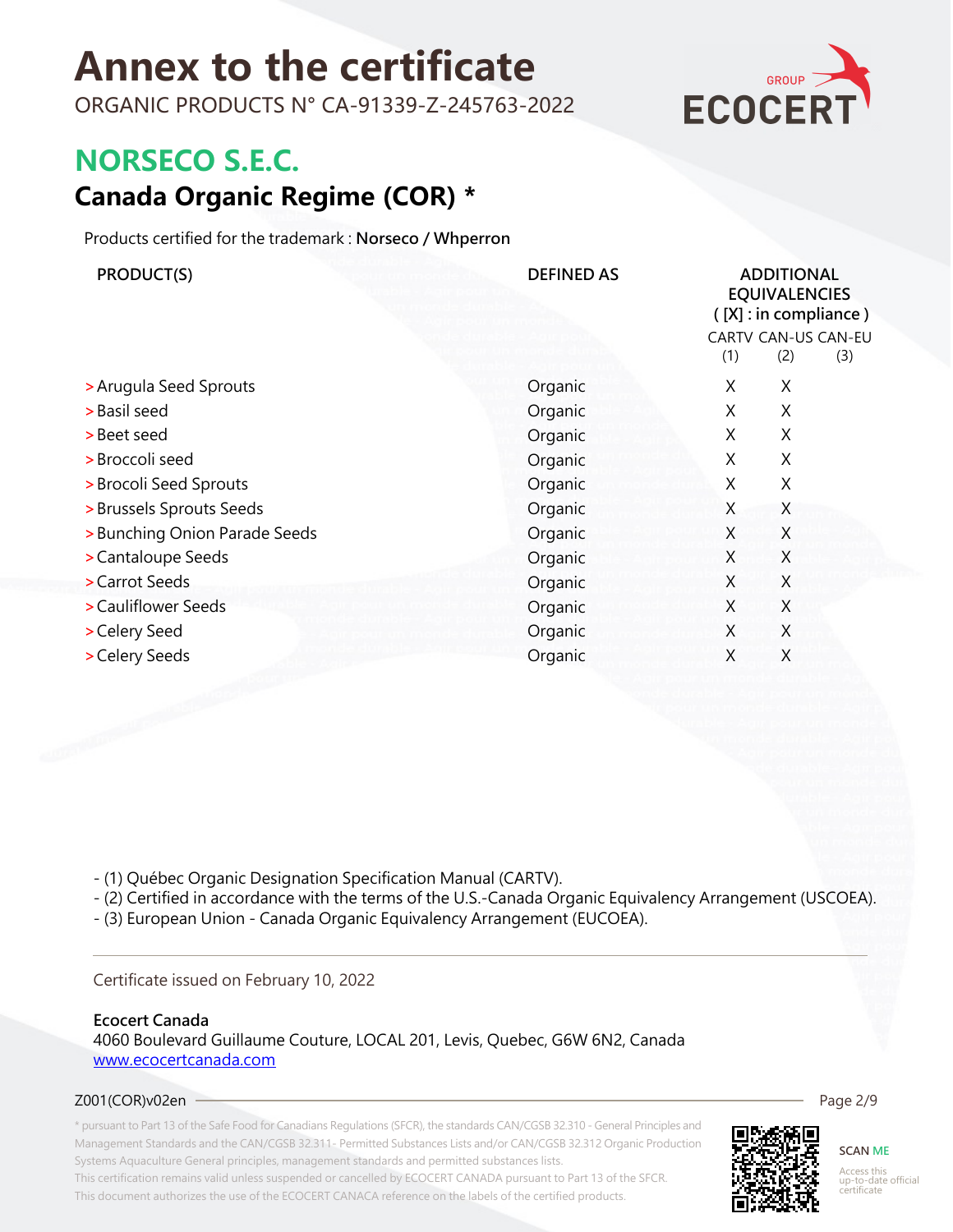ORGANIC PRODUCTS N° CA-91339-Z-245763-2022



### **NORSECO S.E.C.**

### **Canada Organic Regime (COR) \***

Products certified for the trademark : **Norseco / Whperron**

| PRODUCT(S)                 | <b>DEFINED AS</b> | <b>ADDITIONAL</b><br><b>EQUIVALENCIES</b><br>$([X]:$ in compliance)<br>CARTV CAN-US CAN-EU |            |  |
|----------------------------|-------------------|--------------------------------------------------------------------------------------------|------------|--|
|                            |                   | (1)                                                                                        | (2)<br>(3) |  |
| > Cherry Tomato seed       | Organic           | Χ                                                                                          | X          |  |
| > Chives Seeds             | Organic           | X                                                                                          | X          |  |
| > Coriander Seed Spouts    | Organic           | X                                                                                          | X          |  |
| > Coriander/Colantro Seeds | Organic           | X                                                                                          | X          |  |
| > Cucumber Seeds           | Organic           | X                                                                                          | X          |  |
| > Curly Parsley Seed       | Organic           | X                                                                                          | X          |  |
| > Dill Seeds               | Organic           | X                                                                                          | X          |  |
| > Eazy seed Leaf Oak Leaf  | Organic           | X                                                                                          | X          |  |
| > Eazy seed Leaf           | Organic           | X                                                                                          | X          |  |
| > Escarole Seeds           | Organic           | X.                                                                                         | X          |  |
| > European Cucumber Seeds  | Organic           | X                                                                                          | X          |  |
| > Fennel Seed Sprouts      | Organic           | X                                                                                          | X          |  |

- (1) Québec Organic Designation Specification Manual (CARTV).

- (2) Certified in accordance with the terms of the U.S.-Canada Organic Equivalency Arrangement (USCOEA).

- (3) European Union - Canada Organic Equivalency Arrangement (EUCOEA).

#### Certificate issued on February 10, 2022

#### **Ecocert Canada**

4060 Boulevard Guillaume Couture, LOCAL 201, Levis, Quebec, G6W 6N2, Canada <www.ecocertcanada.com>

#### Z001(COR)v02en

\* pursuant to Part 13 of the Safe Food for Canadians Regulations (SFCR), the standards CAN/CGSB 32.310 - General Principles and Management Standards and the CAN/CGSB 32.311- Permitted Substances Lists and/or CAN/CGSB 32.312 Organic Production Systems Aquaculture General principles, management standards and permitted substances lists. This certification remains valid unless suspended or cancelled by ECOCERT CANADA pursuant to Part 13 of the SFCR. This document authorizes the use of the ECOCERT CANACA reference on the labels of the certified products.



**SCAN ME** Access this up-to-date official certificate

Page 3/9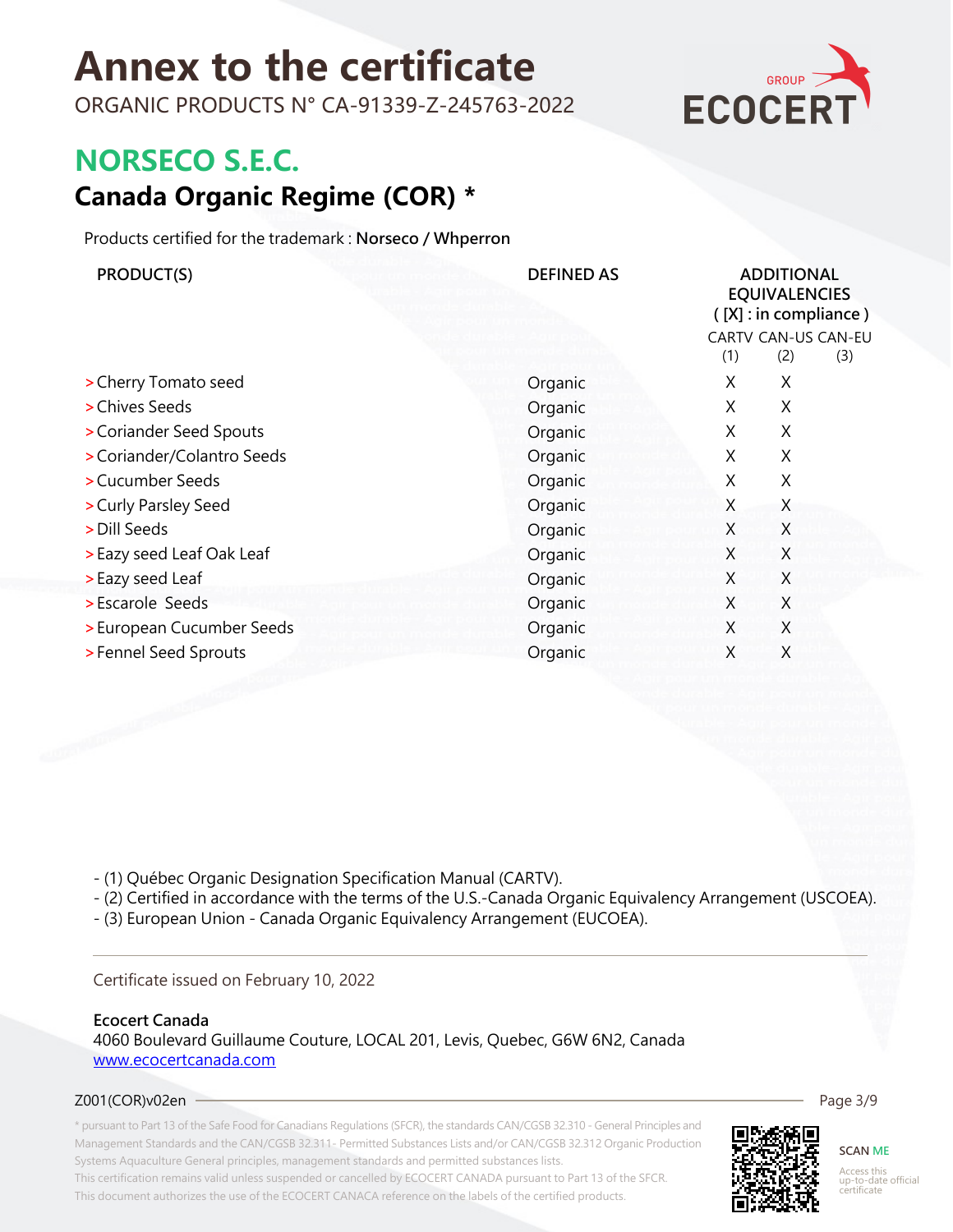ORGANIC PRODUCTS N° CA-91339-Z-245763-2022



### **NORSECO S.E.C.**

### **Canada Organic Regime (COR) \***

Products certified for the trademark : **Norseco / Whperron**

| PRODUCT(S)               | <b>DEFINED AS</b> | <b>ADDITIONAL</b><br><b>EQUIVALENCIES</b><br>$([X]:$ in compliance)<br>CARTV CAN-US CAN-EU<br>(1)<br>(2)<br>(3) |   |  |
|--------------------------|-------------------|-----------------------------------------------------------------------------------------------------------------|---|--|
| >Fennel Seeds            | Organic           | X                                                                                                               | X |  |
| > Fenugreek Seed Sprouts | Organic           | X                                                                                                               | X |  |
| > French shallot seed    | Organic           | X                                                                                                               | X |  |
| > Germ seed Chickpea     | Organic           | X                                                                                                               | X |  |
| > Germ seed maple peas   | Organic           | X                                                                                                               | X |  |
| > Germ seed peas         | Organic           | X                                                                                                               | X |  |
| > Germ seed red clover   | Organic           | X                                                                                                               | Χ |  |
| > Grape tomato seed      | Organic           | X                                                                                                               | X |  |
| > Greenhouse Pickle Seed | Organic           | X                                                                                                               | X |  |
| > Greenhouse Tomato Seed | Organic           | X                                                                                                               | X |  |
| > Italian Parsley Seed   | Organic           | X                                                                                                               | X |  |
| > Italian Tomato seed    | Organic           | X                                                                                                               | X |  |
|                          |                   |                                                                                                                 |   |  |

- (1) Québec Organic Designation Specification Manual (CARTV).

- (2) Certified in accordance with the terms of the U.S.-Canada Organic Equivalency Arrangement (USCOEA).

- (3) European Union - Canada Organic Equivalency Arrangement (EUCOEA).

#### Certificate issued on February 10, 2022

#### **Ecocert Canada**

4060 Boulevard Guillaume Couture, LOCAL 201, Levis, Quebec, G6W 6N2, Canada <www.ecocertcanada.com>

#### Z001(COR)v02en

\* pursuant to Part 13 of the Safe Food for Canadians Regulations (SFCR), the standards CAN/CGSB 32.310 - General Principles and Management Standards and the CAN/CGSB 32.311- Permitted Substances Lists and/or CAN/CGSB 32.312 Organic Production Systems Aquaculture General principles, management standards and permitted substances lists. This certification remains valid unless suspended or cancelled by ECOCERT CANADA pursuant to Part 13 of the SFCR. This document authorizes the use of the ECOCERT CANACA reference on the labels of the certified products.



Access this up-to-date official certificate

Page 4/9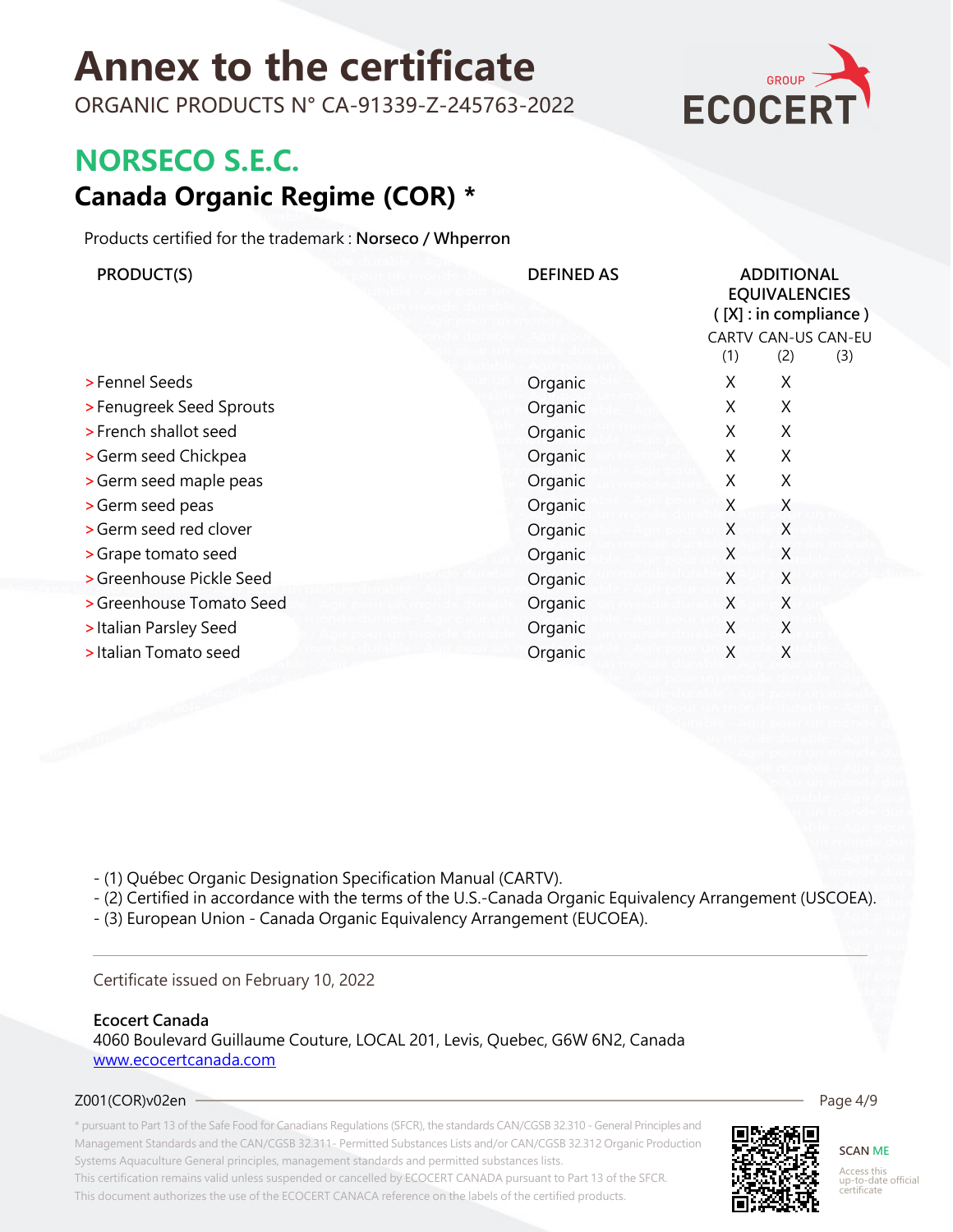ORGANIC PRODUCTS N° CA-91339-Z-245763-2022



### **NORSECO S.E.C.**

### **Canada Organic Regime (COR) \***

Products certified for the trademark : **Norseco / Whperron**

| PRODUCT(S)            | <b>DEFINED AS</b> | <b>ADDITIONAL</b><br><b>EQUIVALENCIES</b><br>([X]: in compliance)<br>CARTV CAN-US CAN-EU |            |  |
|-----------------------|-------------------|------------------------------------------------------------------------------------------|------------|--|
|                       |                   | (1)                                                                                      | (2)<br>(3) |  |
| > Kale Seed Sprouts   | Organic           | X                                                                                        | X          |  |
| > Kale seeds          | Organic           | X.                                                                                       | X          |  |
| > Leek Seeds          | Organic           | X.                                                                                       | X          |  |
| > Lettuce seed Boston | Organic           | X                                                                                        | X          |  |
| > lettuce seed kale   | Organic           | X                                                                                        | X          |  |
| > Mustard Seed        | Organic           | X                                                                                        | X          |  |
| > Onion Seeds         | Organic           | X                                                                                        | X          |  |
| > Oregano Seed        | Organic           | X                                                                                        | X          |  |
| > Pepper seed Serre   | Organic           | X                                                                                        | X          |  |
| > Pumpkin seed        | Organic           | X.                                                                                       | X          |  |
| > Radish Seed Sprouts | Organic           | X                                                                                        | X          |  |
| > Radish Seeds        | Organic           | X                                                                                        | X          |  |

- (1) Québec Organic Designation Specification Manual (CARTV).

- (2) Certified in accordance with the terms of the U.S.-Canada Organic Equivalency Arrangement (USCOEA).

- (3) European Union - Canada Organic Equivalency Arrangement (EUCOEA).

#### Certificate issued on February 10, 2022

#### **Ecocert Canada**

4060 Boulevard Guillaume Couture, LOCAL 201, Levis, Quebec, G6W 6N2, Canada <www.ecocertcanada.com>

#### Z001(COR)v02en

\* pursuant to Part 13 of the Safe Food for Canadians Regulations (SFCR), the standards CAN/CGSB 32.310 - General Principles and Management Standards and the CAN/CGSB 32.311- Permitted Substances Lists and/or CAN/CGSB 32.312 Organic Production Systems Aquaculture General principles, management standards and permitted substances lists. This certification remains valid unless suspended or cancelled by ECOCERT CANADA pursuant to Part 13 of the SFCR. This document authorizes the use of the ECOCERT CANACA reference on the labels of the certified products.



**SCAN ME** Access this up-to-date official certificate

Page 5/9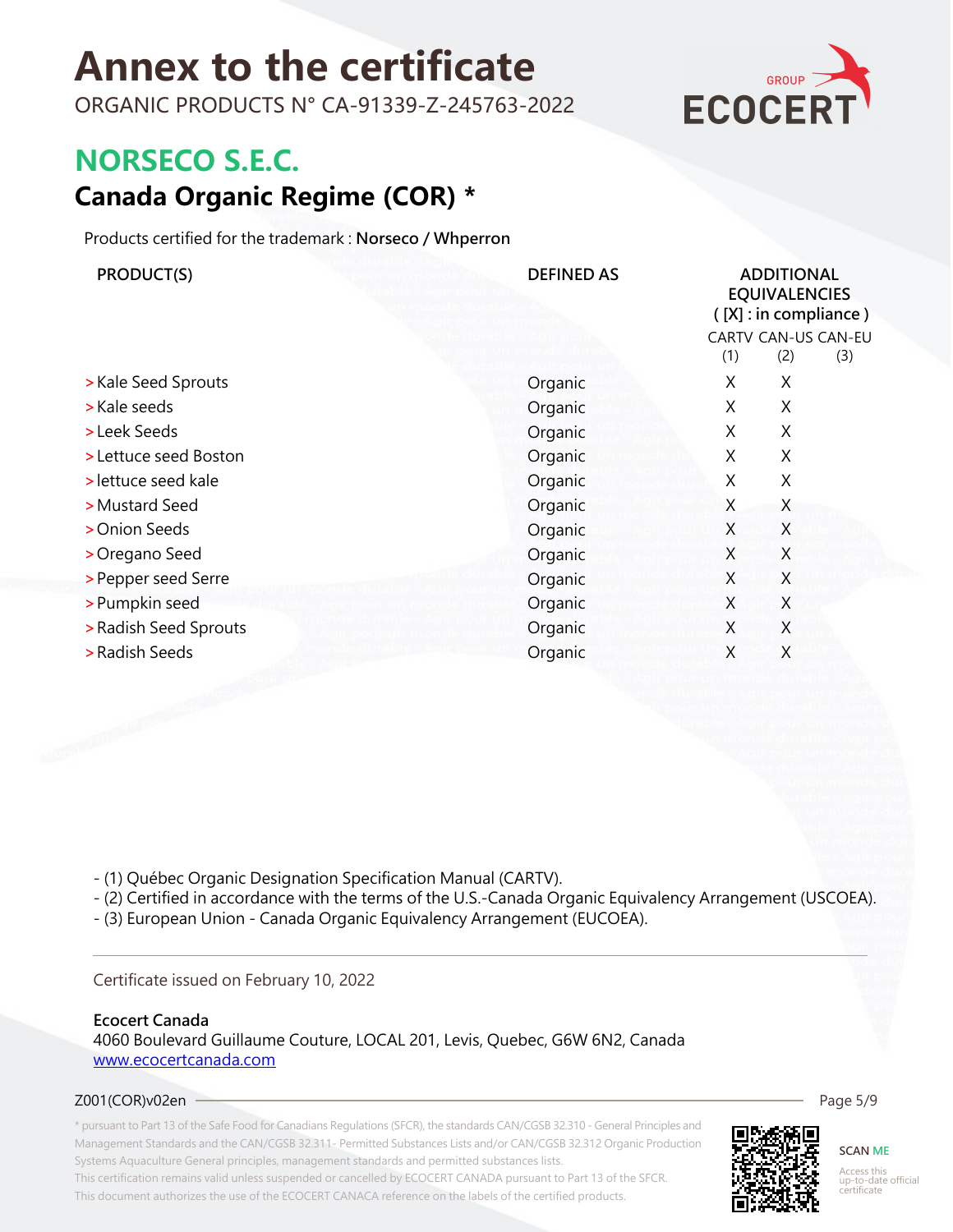ORGANIC PRODUCTS N° CA-91339-Z-245763-2022



### **NORSECO S.E.C.**

### **Canada Organic Regime (COR) \***

Products certified for the trademark : **Norseco / Whperron**

| PRODUCT(S)                  | <b>DEFINED AS</b> | <b>ADDITIONAL</b><br><b>EQUIVALENCIES</b><br>$([X]:$ in compliance)<br>CARTV CAN-US CAN-EU<br>(1)<br>(2)<br>(3) |   |  |
|-----------------------------|-------------------|-----------------------------------------------------------------------------------------------------------------|---|--|
| > Rainbow Seeds             | Organic           | X                                                                                                               | X |  |
| > Red Beetroot Seed Sprouts | Organic           | X                                                                                                               | X |  |
| > Red Cabbage Seed Sprouts  | Organic           | X                                                                                                               | Χ |  |
| > Romaine Lettuce Seed      | Organic           | X                                                                                                               | X |  |
| > Seed Bean Sprouts         | Organic           | X                                                                                                               | X |  |
| > Seed chicory curly        | Organic           | X                                                                                                               | X |  |
| > Seed Garden White Turnip  | Organic           | X                                                                                                               | Χ |  |
| > Seed germ green lens      | Organic           | X                                                                                                               | X |  |
| > Seed of aubergine         | Organic           | X                                                                                                               | X |  |
| > Seed of Chinese Cabbage   | Organic           | X                                                                                                               | X |  |
| > Seed sharp Chou           | Organic           | X                                                                                                               | X |  |
| > Seed Sprouts alfalfa      | Organic           | X                                                                                                               | X |  |
|                             |                   |                                                                                                                 |   |  |

- (1) Québec Organic Designation Specification Manual (CARTV).

- (2) Certified in accordance with the terms of the U.S.-Canada Organic Equivalency Arrangement (USCOEA).

- (3) European Union - Canada Organic Equivalency Arrangement (EUCOEA).

#### Certificate issued on February 10, 2022

#### **Ecocert Canada**

4060 Boulevard Guillaume Couture, LOCAL 201, Levis, Quebec, G6W 6N2, Canada <www.ecocertcanada.com>

#### Z001(COR)v02en

\* pursuant to Part 13 of the Safe Food for Canadians Regulations (SFCR), the standards CAN/CGSB 32.310 - General Principles and Management Standards and the CAN/CGSB 32.311- Permitted Substances Lists and/or CAN/CGSB 32.312 Organic Production Systems Aquaculture General principles, management standards and permitted substances lists. This certification remains valid unless suspended or cancelled by ECOCERT CANADA pursuant to Part 13 of the SFCR. This document authorizes the use of the ECOCERT CANACA reference on the labels of the certified products.



**SCAN ME** Access this up-to-date official certificate

Page 6/9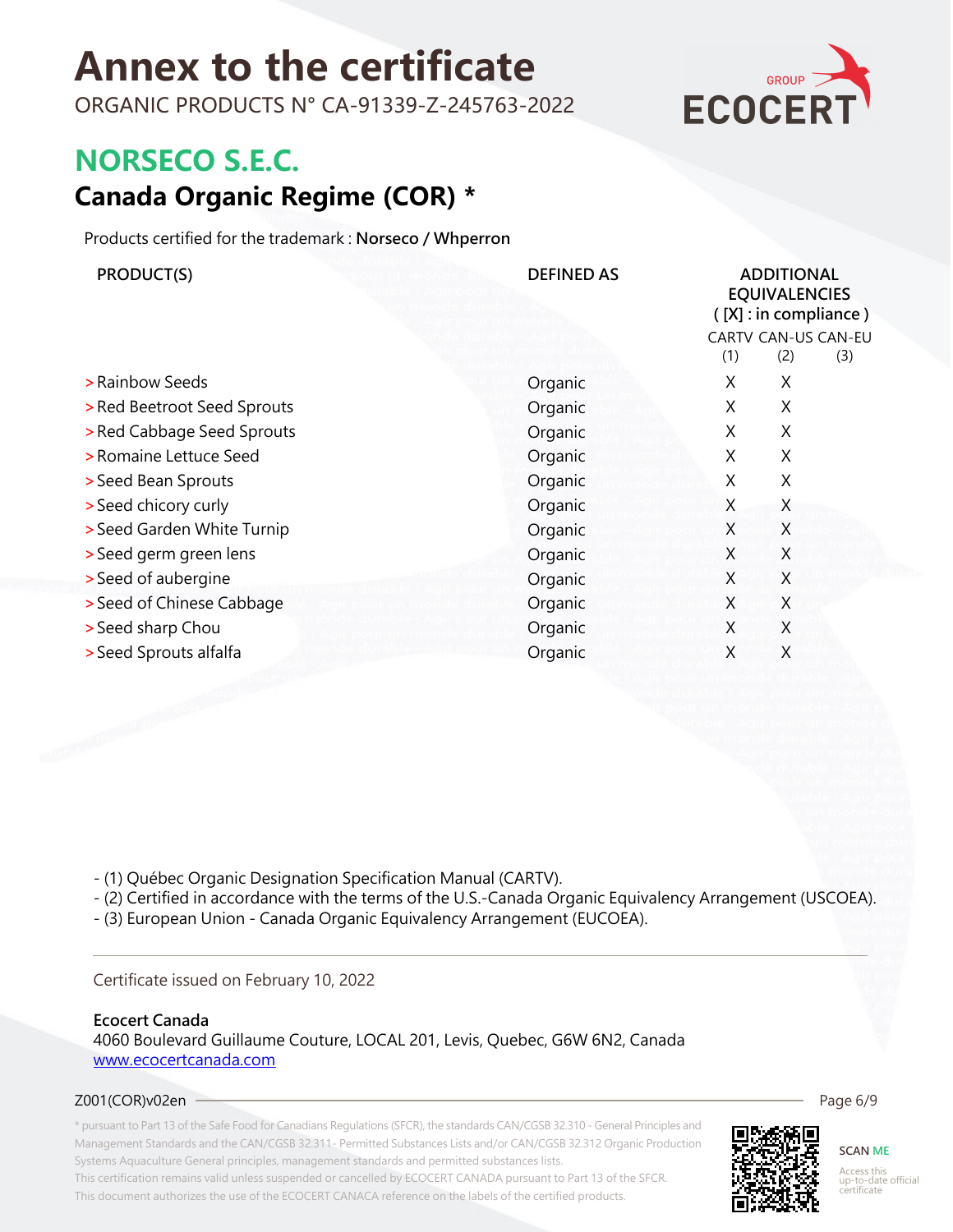ORGANIC PRODUCTS N° CA-91339-Z-245763-2022



### **NORSECO S.E.C.**

### **Canada Organic Regime (COR) \***

Products certified for the trademark : **Norseco / Whperron**

| PRODUCT(S)                         | <b>DEFINED AS</b> | <b>ADDITIONAL</b><br><b>EQUIVALENCIES</b><br>([X]: in compliance) |                                   |  |
|------------------------------------|-------------------|-------------------------------------------------------------------|-----------------------------------|--|
|                                    |                   | (1)                                                               | CARTV CAN-US CAN-EU<br>(2)<br>(3) |  |
| > Seed Sprouts Basil               | Organic           | X                                                                 | X                                 |  |
| > Seed Sprouts curly cress         | Organic           | X.                                                                | X                                 |  |
| > Seed Sprouts Dill                | Organic           | X                                                                 | X                                 |  |
| > Seed Sprouts French green lentil | Organic           | X                                                                 | X                                 |  |
| > Seed Sprouts mung                | Organic           | X                                                                 | Χ                                 |  |
| > Seed Sprouts red lens            | Organic           | X                                                                 | X                                 |  |
| > Spinach Seeds                    | Organic           | X                                                                 | X                                 |  |
| > Squash Seeds zucchini            | Organic           | X                                                                 | X                                 |  |
| > Summer Cabbage Seeds             | Organic           | X                                                                 | X                                 |  |
| > Summer Squash Vegetable Seeds    | Organic           | X                                                                 | X                                 |  |
| > Sunflower Seed Sprouts           | Organic           | X                                                                 | X                                 |  |
| > Sweet Corn Seed                  | Organic           | X                                                                 | X                                 |  |

- (1) Québec Organic Designation Specification Manual (CARTV).

- (2) Certified in accordance with the terms of the U.S.-Canada Organic Equivalency Arrangement (USCOEA).

- (3) European Union - Canada Organic Equivalency Arrangement (EUCOEA).

#### Certificate issued on February 10, 2022

#### **Ecocert Canada**

4060 Boulevard Guillaume Couture, LOCAL 201, Levis, Quebec, G6W 6N2, Canada <www.ecocertcanada.com>

#### Z001(COR)v02en

\* pursuant to Part 13 of the Safe Food for Canadians Regulations (SFCR), the standards CAN/CGSB 32.310 - General Principles and Management Standards and the CAN/CGSB 32.311- Permitted Substances Lists and/or CAN/CGSB 32.312 Organic Production Systems Aquaculture General principles, management standards and permitted substances lists. This certification remains valid unless suspended or cancelled by ECOCERT CANADA pursuant to Part 13 of the SFCR. This document authorizes the use of the ECOCERT CANACA reference on the labels of the certified products.



#### **SCAN ME** Access this up-to-date official certificate

Page 7/9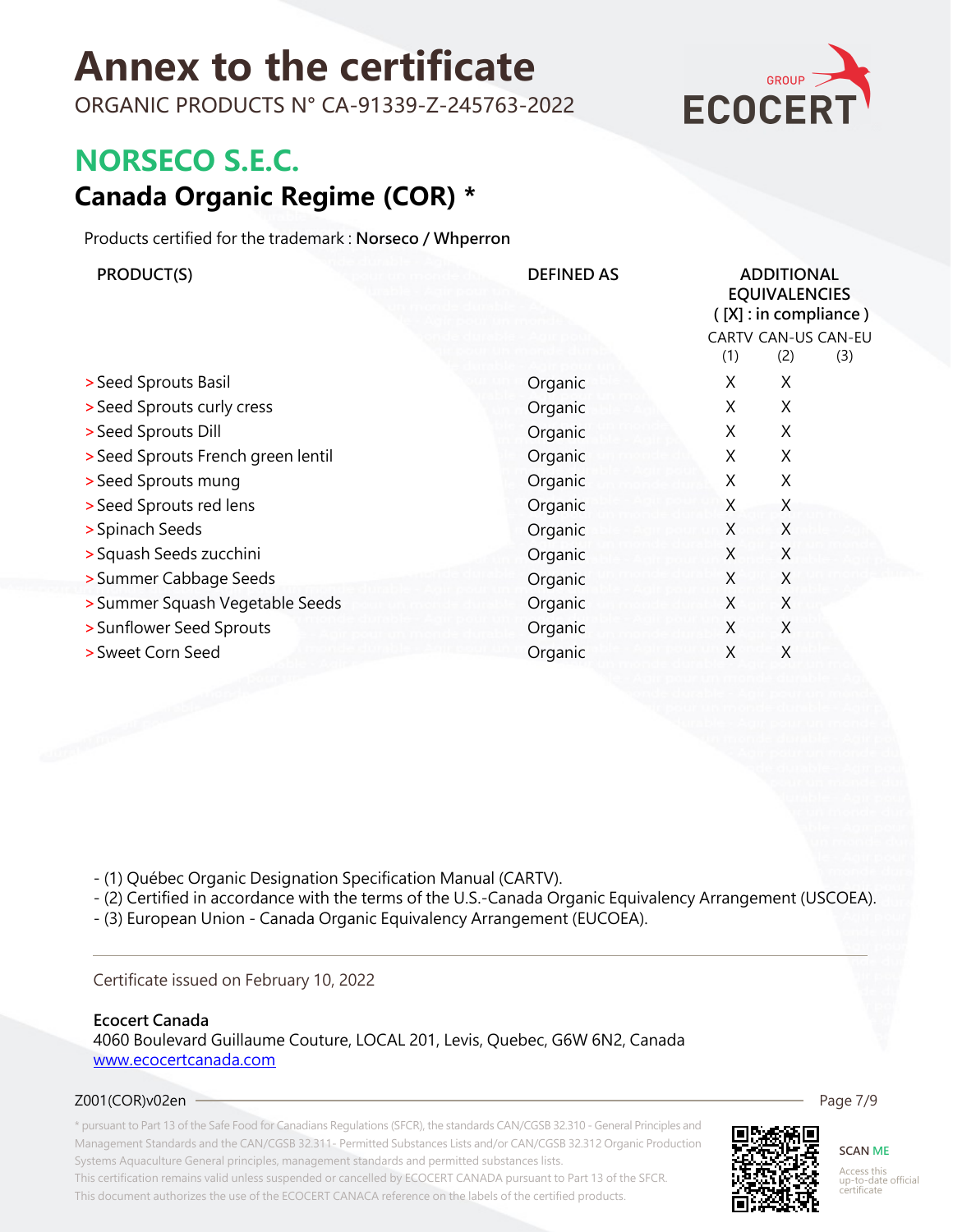ORGANIC PRODUCTS N° CA-91339-Z-245763-2022



### **NORSECO S.E.C.**

### **Canada Organic Regime (COR) \***

Products certified for the trademark : **Norseco / Whperron**

| PRODUCT(S)             | <b>DEFINED AS</b> | <b>ADDITIONAL</b><br><b>EQUIVALENCIES</b><br>$([X]:$ in compliance) |     |                            |
|------------------------|-------------------|---------------------------------------------------------------------|-----|----------------------------|
|                        |                   | (1)                                                                 | (2) | CARTV CAN-US CAN-EU<br>(3) |
| > Sweet Pepper Seeds   | Organic           | X                                                                   | X   |                            |
| >Tomato Seed           | Organic           | X                                                                   | X   |                            |
| > Watermelon Seeds     | Organic           | X                                                                   | X   |                            |
| > Wheat Seed Sprouts   | Organic           | X                                                                   | X   |                            |
| > Wild Arugula Seeds   | Organic           | X                                                                   | X   |                            |
| > Winter Cabbage Seeds | Organic           | X                                                                   | X   |                            |
| > Winter Squash Seeds  | Organic           | X                                                                   | X   |                            |
| > Winter Thyme Seeds   | Organic           | X                                                                   | X   |                            |

- (1) Québec Organic Designation Specification Manual (CARTV).
- (2) Certified in accordance with the terms of the U.S.-Canada Organic Equivalency Arrangement (USCOEA).
- (3) European Union Canada Organic Equivalency Arrangement (EUCOEA).

Certificate issued on February 10, 2022

#### **Ecocert Canada**

4060 Boulevard Guillaume Couture, LOCAL 201, Levis, Quebec, G6W 6N2, Canada <www.ecocertcanada.com>

#### Z001(COR)v02en

\* pursuant to Part 13 of the Safe Food for Canadians Regulations (SFCR), the standards CAN/CGSB 32.310 - General Principles and Management Standards and the CAN/CGSB 32.311- Permitted Substances Lists and/or CAN/CGSB 32.312 Organic Production Systems Aquaculture General principles, management standards and permitted substances lists. This certification remains valid unless suspended or cancelled by ECOCERT CANADA pursuant to Part 13 of the SFCR. This document authorizes the use of the ECOCERT CANACA reference on the labels of the certified products.



**SCAN ME** Access this up-to-date official certificate

Page 8/9